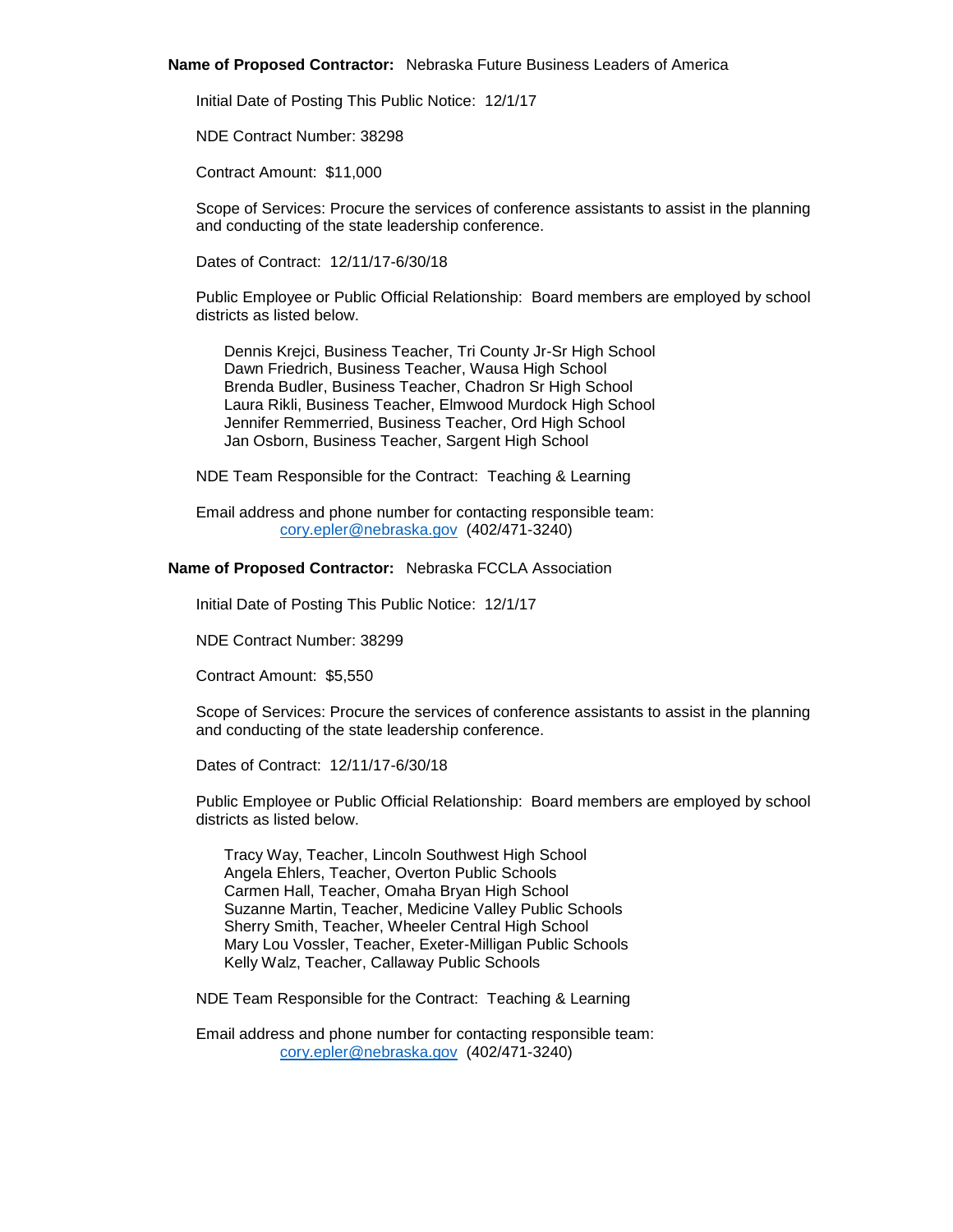#### **Name of Proposed Contractor:** Nebraska FFA Association

Initial Date of Posting This Public Notice: 12/1/17

NDE Contract Number: 38300

Contract Amount: \$5,500

Scope of Services: Procure the services of conference assistants to assist in the planning and conducting of the state leadership conference.

Dates of Contract: 12/11/17-7/30/18

Public Employee or Public Official Relationship: Board members are employed by school districts as listed below.

Sarah Knutson, Agricultural Educator, Nebraska City Public Schools Casey Carriker, Agricultural Educator, Central Public Schools Kevin Anderosn, Agricultural Educator, Lyons-Decatur Northeast Public Schools Stephanie Mann, Agricultural Educator, Crofton Public Schools Jim Wissenburg, Agricultural Educator, Milford Public Schools Abby Knobbe, Agricultural Educator, Boone Central Public Schools John Hadenfeldt, Agricultural Educator, Centura Public Schools Dan Scherer, Agricultural Educator, Gothenburg Public Schools Monty Larsen, Agricultural Educator, Stuart Public Schools Tonya Mortensen, Agricultural Educator, Medicine Valley Public Schools Lori Walla, Agricultural Educator, Alliance Public Schools

NDE Team Responsible for the Contract: Teaching & Learning

Email address and phone number for contacting responsible team: [cory.epler@nebraska.gov](mailto:cory.epler@nebraska.gov) (402/471-3240)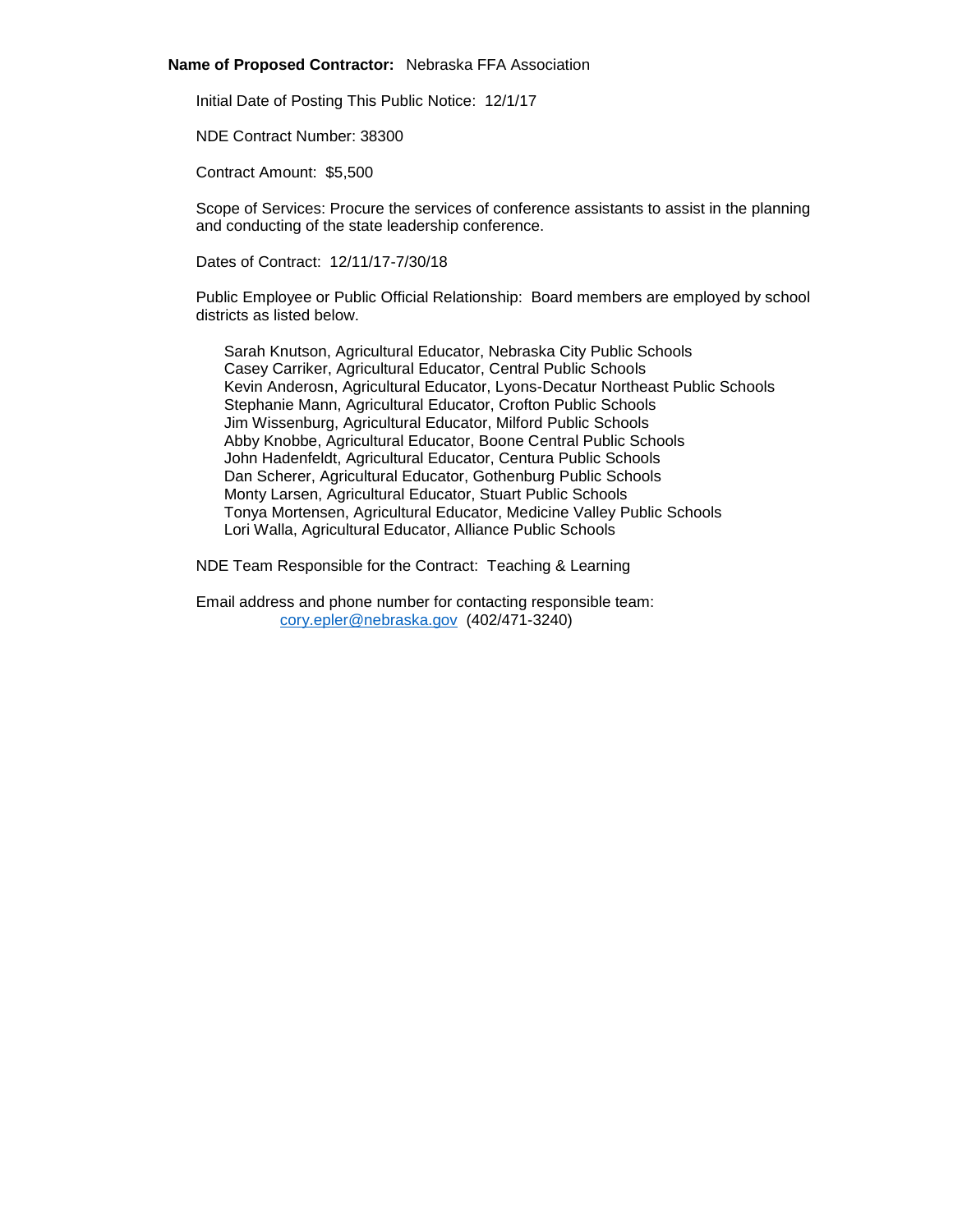#### **Name of Proposed Contractor:** Nebraska Association of SkillsUSA

Initial Date of Posting This Public Notice: 12/7/17

NDE Contract Number: 38303

Contract Amount: \$5,500

Scope of Services: Procure the services of conference assistants to assist in the planning and conducting of the state leadership conference.

Dates of Contract: 12/18/17-6/30/18

Public Employee or Public Official Relationship: Board members are employed by school districts as listed below.

Roger Campbell, Teacher, Papillion-LaVista South High School Leon Finecy, Teacher, Central Community College-Columbus Kari Nathan, Teacher, Omaha Benson High School Ed Mills, Teacher, Blair High School Jason Novotny, Teacher, Gretna High School Matt Hurt, Teacher, Hastings High School Dan Zabel, Teacher, Southeast Community College-Lincoln Jesse Zweep, Teacher, Louisville High School Shawn Scott, Administrator, Adams Central High School Bill Hitesman, Administrator, Central Community College-Hastings

NDE Team Responsible for the Contract: Teaching & Learning

Email address and phone number for contacting responsible team: [cory.epler@nebraska.gov](mailto:cory.epler@nebraska.gov) (402/471-3240)

# **Name of Proposed Contractor:** Nebraska Association of Health Occupations Students of America

Initial Date of Posting This Public Notice: 12/7/17

NDE Contract Number: 38304

Contract Amount: \$5,500

Scope of Services: Procure the services of conference assistants to assist in the planning and conducting of the state leadership conference.

Dates of Contract: 12/18/17-6/30/18

Public Employee or Public Official Relationship: Board members are employed by school districts as listed below.

DeLayne Havlovic, OPS Administrator Jennifer Carda, Bellevue East HOSA Advisor

NDE Team Responsible for the Contract: Teaching & Learning

Email address and phone number for contacting responsible team: [cory.epler@nebraska.gov](mailto:cory.epler@nebraska.gov) (402/471-3240)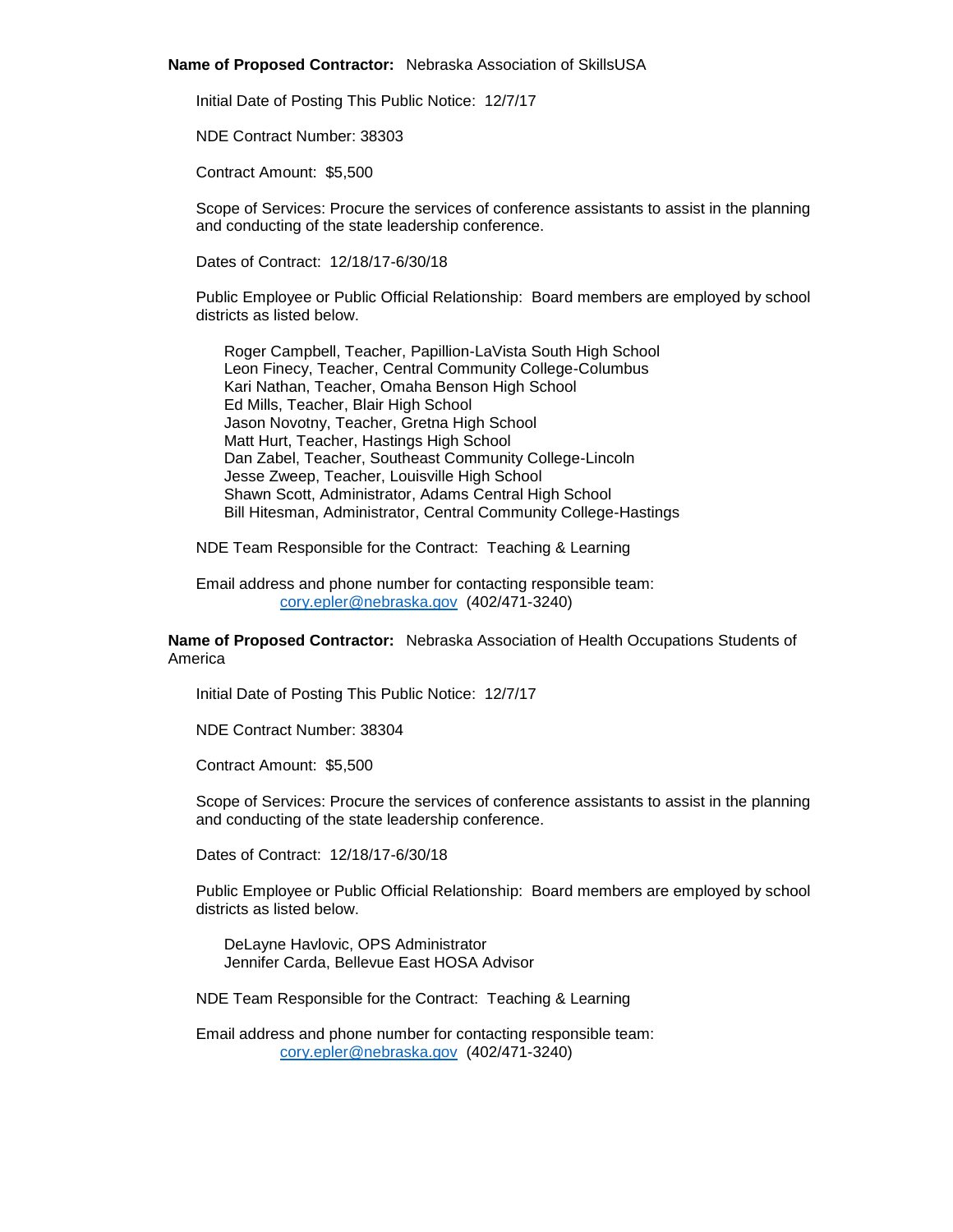# **Name of Proposed Contractor:** Sarah Morton

Initial Date of Posting This Public Notice: 12/11/17

NDE Contract Number: 38305

Contract Amount: \$22,392.65

Scope of Services: Organize professional development and technical assistance workshops and technical assistance for Ag Ed Instructors for Winter Inservice, State FFA Convention and COLT Conference.

Dates of Contract: 1/2/18-6/30/18

Public Employee or Public Official Relationship: Mother is a Library-Media Specialist, Conestoga Public Schools

NDE Team Responsible for the Contract: Teaching & Learning

Email address and phone number for contacting responsible team: [cory.epler@nebraska.gov](mailto:cory.epler@nebraska.gov) (402/471-3240)

# **Name of Proposed Contractor:** Stephanie McDonald

Initial Date of Posting This Public Notice: 12/12/17

NDE Contract Number: 38306

Contract Amount: \$21,150.65

Scope of Services: Coaching and training services for Step Up to Quality.

Dates of Contract: 1/1/18-12/31/2018

Public Employee or Public Official Relationship: Spouse is a maintenance worker for the Nebraska Department of Roads

NDE Team Responsible for the Contract: Early Childhood

Email address and phone number for contacting responsible team: [melody.hobson@nebraska.gov](mailto:melody.hobson@nebraska.gov) (402) 471-0263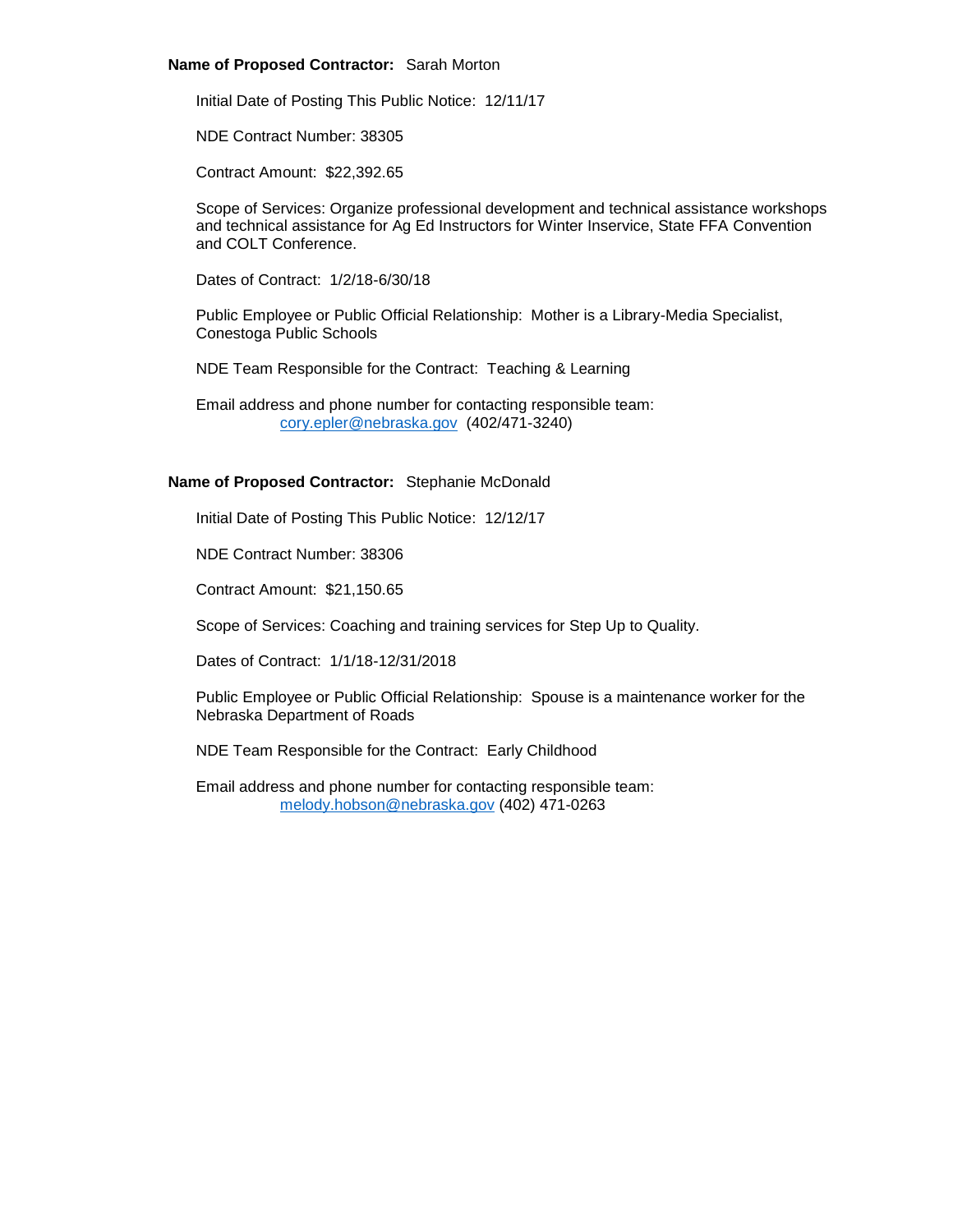# **Name of Proposed Contractor:** Mary Osterloh

Initial Date of Posting This Public Notice: 12/14/17

NDE Contract Number: 38315

Contract Amount: \$37,000

Scope of Services: Serve as a PBIS Regional Coach and NDE Representative for PBIS to help build (PBIS) capacity.

Dates of Contract: 1/5/18-12/31/2018

Public Employee or Public Official Relationship: Mary is a School Psychologist at Lincoln Public Schools.

NDE Team Responsible for the Contract: Accreditation

Email address and phone number for contacting responsible team: [freida.lange@nebraska.gov](mailto:freida.lange@nebraska.gov) (402) 471-4354

# **Name of Proposed Contractor:** Easter Seals Nebraska

Initial Date of Posting This Public Notice: 12/19/17

NDE Contract Number: 38320

Contract Amount: \$14,000

Scope of Services: Conduct pre-employment transition services benefits planning workshops.

Dates of Contract: 1/1/18-12/31/2018

Public Employee or Public Official Relationship: Board member, Dr. Harris Frankel, is the Senior Vice President, Chief Medical Officer at UNMC.

NDE Team Responsible for the Contract: Vocational Rehabilitation

Email address and phone number for contacting responsible team: [mark.schultz@nebraska.gov](mailto:mark.schultz@nebraska.gov) (402) 471-1202

# **Name of Proposed Contractor:** Goodwill Industries of Greater Nebraska Inc.

Initial Date of Posting This Public Notice: 12/19/17

NDE Contract Number: 38322

Contract Amount: \$14,000

Scope of Services: Conduct pre-employment transition services benefits planning workshops.

Dates of Contract: 1/1/18-12/31/2018

Public Employee or Public Official Relationship: Board member, Robin Dexter, is the Associate Superintendent at Grand Island Public Schools.

NDE Team Responsible for the Contract: Vocational Rehabilitation

Email address and phone number for contacting responsible team: [mark.schultz@nebraska.gov](mailto:mark.schultz@nebraska.gov) (402) 471-1202